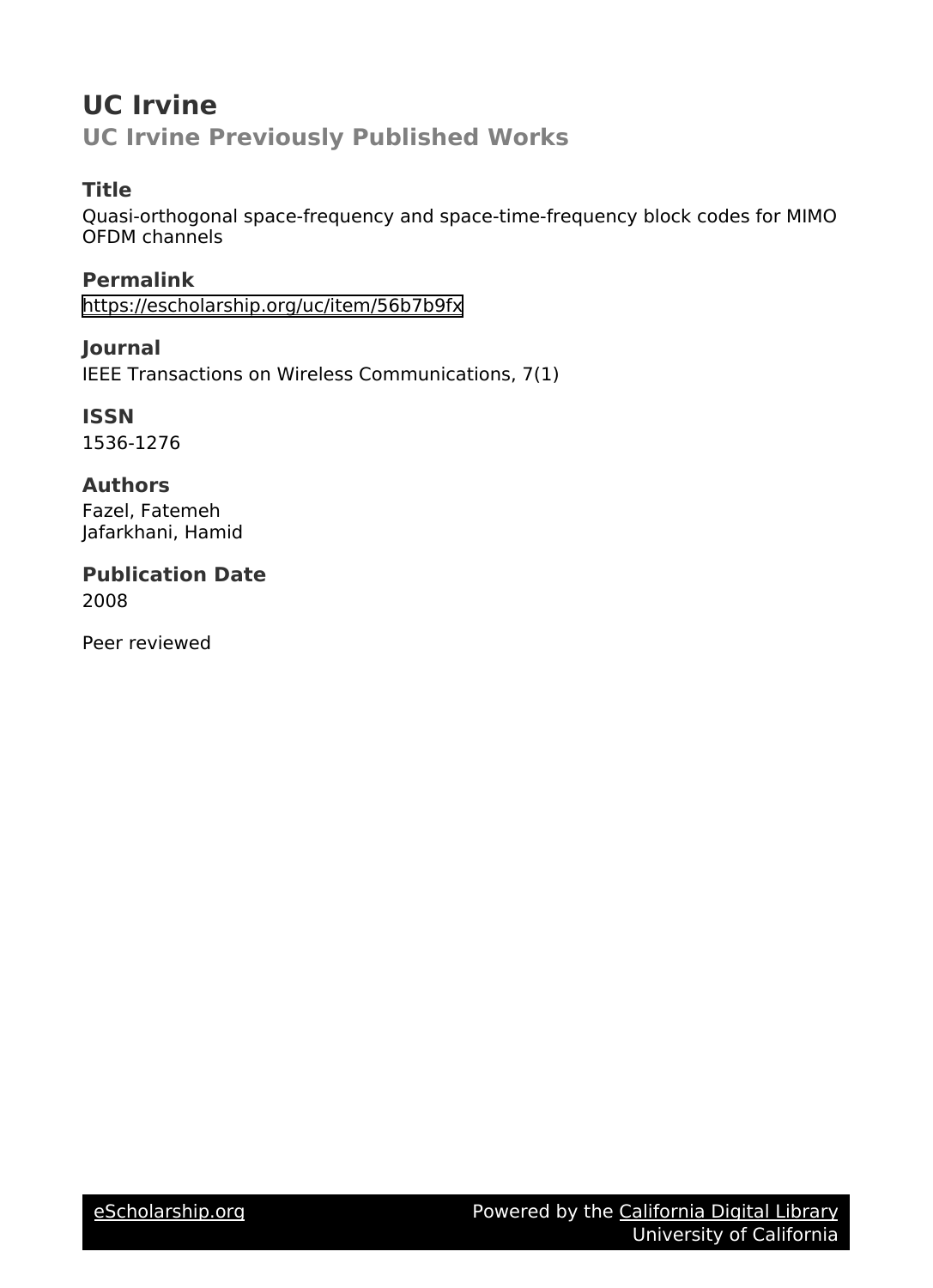# Quasi-Orthogonal Space-Frequency and Space-Time-Frequency Block Codes for MIMO OFDM Channels

Fatemeh Fazel, *Student Member, IEEE,* and Hamid Jafarkhani, *Fellow, IEEE*

*Abstract***— In this paper, we propose a novel class of Space-Frequency and Space-Time-Frequency block codes based on Quasi-Orthogonal designs, over a frequency selective Rayleigh fading channel. The proposed Space-Frequency code is able to achieve rate-one and full space and multipath diversity gains available in the MIMO-OFDM channel. As simulation results demonstrate, the code outperforms the existing Space-Frequency block codes in terms of bit error rate performance. By coding across the three dimension of space, time and frequency, we propose a Quasi-Orthogonal Space-Time-Frequency code that is capable of achieving rate-one and exploiting all of the spatial, multipath and temporal diversity gains offered by the channel. In case of a channel which is quasi-static over adjacent OFDM symbol durations, we propose a Space-Time-Frequency code that benefits from a reduced maximum likelihood decoding complexity.**

*Index Terms***— MIMO-OFDM, space-frequency codes, quasiorthogonal codes, wireless communication, space-time-frequency codes.**

#### I. INTRODUCTION

SPATIAL diversity is a popular diversity method for com-<br>bating the effects of fading without the need to increase the bandwidth. Space diversity can be implemented in the form of transmit and/or receive diversity creating Multiple-Input Multiple-Output (MIMO) channels. Orthogonal Frequency Division Multiplexing (OFDM) is a technique used in broadband wireless systems. The idea is to split the high rate data stream into a number of lower rate streams and modulate them over a number of subcarriers. This technique creates frequencyflat subchannels within a frequency selective channel. Thus, a combination of MIMO and OFDM is a promising technique for high data rate broadband wireless systems. A frequency selective channel offers an additional degree of diversity known as *multipath* or *frequency* diversity. In a MIMO-OFDM system, it is desirable to achieve multipath as well as spatial diversity gains. Space-Frequency (SF) and Space-Time-Frequency (STF) codes have been designed to achieve some levels of space and multipath diversity. Space-Frequency codes use the two dimensions of space (antenna) and frequency tones (subcarriers) to code over. It is proved that a MIMO-OFDM

The authors are with the Department of Electrical Engineering and Computer Science, University of California at Irvine, Irvine, CA 92697 USA (email: {fazel, hamidj}@uci.edu).

Digital Object Identifier 10.1109/TWC.2008.060420.

system can achieve a maximum diversity gain equal to the product of the number of its transmit antennas, the number of its receive antennas and the number of multipaths present in the frequency selective channel as long as the channel correlation matrix is full rank [1]–[3]. Space-Time-Frequency codes use the three dimensions of space, frequency and time to code across, therefore STF codes are capable of achieving an additional temporal diversity advantage on top of space and multipath diversity gains offered by the MIMO-OFDM channel. Authors in [4] and [5] prove that the STF code can achieve a diversity order equal to the product of the number of its transmit antennas, the number of its receive antennas, the number of independent channel taps and the rank of the temporal correlation matrix of the channel.

Space-time coded OFDM was first introduced in [6] by using space-time trellis codes over frequency tones. Authors in [7] introduced a space-frequency-time coding method over MIMO-OFDM channels. They used trellis coding to code over space and frequency and Orthogonal Space-Time Block codes (OSTBC) [8] to code over OFDM blocks. It is noteworthy that in the case of more than two transmit antennas the OSTBC can provide a rate of at most  $\frac{3}{4}$  and we are not able to have rate-one transmission. In [9], authors point out the analogy between antennas and frequency tones and based on capacity calculation, propose a grouping method that reduces the complexity of code design for MIMO-OFDM systems. The idea of subcarrier grouping is further pursued in [2] with precoding and in [10] with bit interleaving. Reference [11] proposes a repetition mapping technique to transform the existing space-time codes, designed for quasi-static flat fading channels, to full-diversity codes in frequency selective fading channels. Note that their proposed method provides a tradeoff between diversity and symbol rate. Later on, the authors proposed a rate-one, full-diversity space-frequency block code in [12]. Their proposed scheme can obtain a target diversity gain but the decoding complexity grows exponentially with the desired diversity. We use their design as a reference to compare our proposed structure in terms of performance and complexity.

Quasi-Orthogonal Space-Time Block Code (QOSTBC) structures for quasi-static channels were first introduced in [13] and [14]. Original QOSTBC designs provide rate-one codes and pairwise Maximum Likelihood (ML) decoding but fail to achieve full-diversity. Later on, improved quasiorthogonal codes were proposed through constellation rotation

Manuscript received June 28, 2006; revised January 11, 2007; accepted February 3, 2007. The associate editor coordinating the review of this paper and approving it for publication was T. Duman. This work was supported in part by an NSF Career Award CCR-0238042.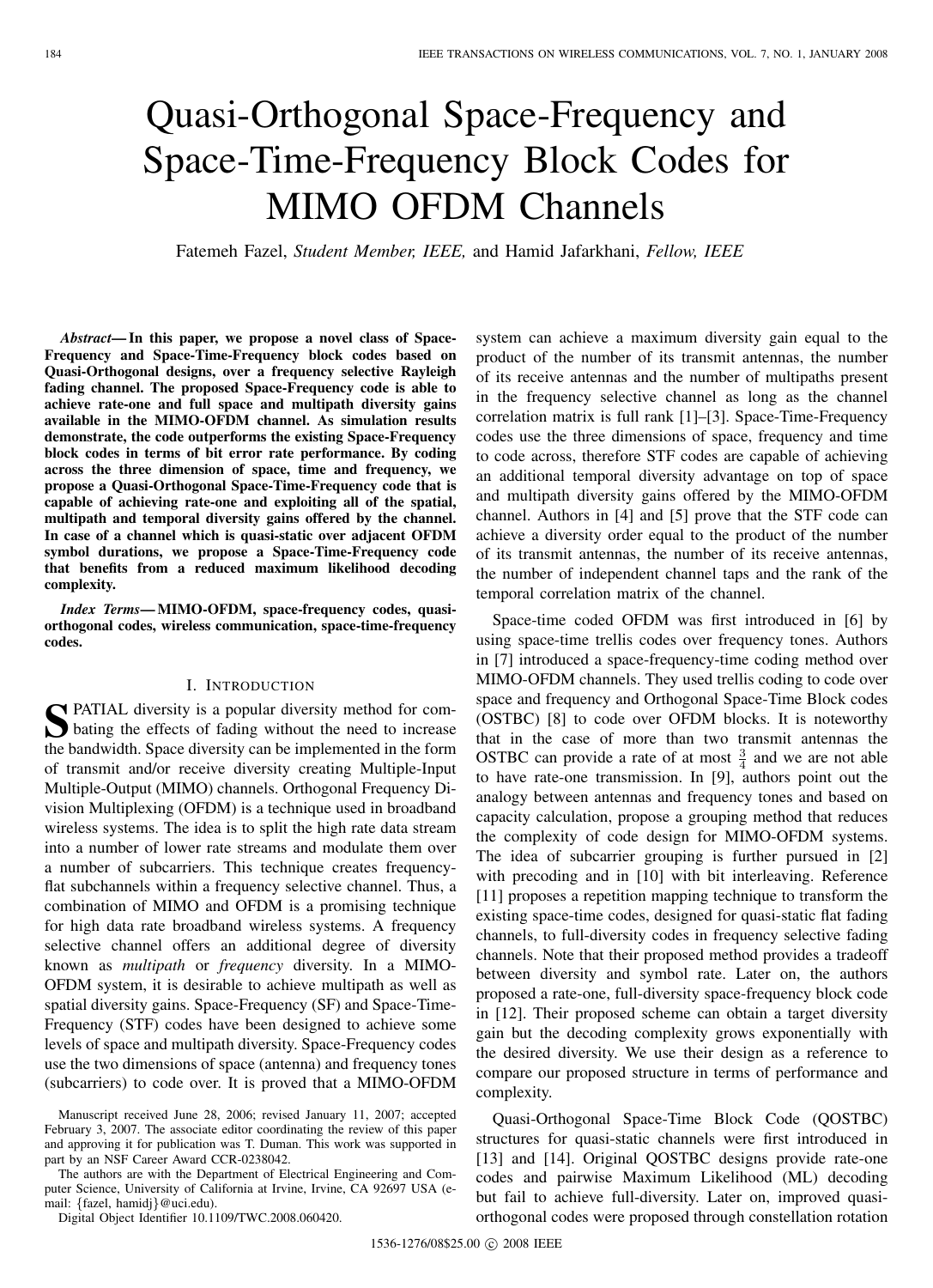[15]–[19]. It is worthwhile to mention that rotation-based constellations to gain diversity were first introduced in [20] and later on used for multi-antenna systems in [21]. A rotated QOSTBC provides full diversity, rate one and better performance compared to OSTBC. These benefits together with the simple decoding capabilities of rotated quasi-orthogonal codes, motivate us to design Space-Frequency codes based on quasi-orthogonal structures.

In this paper, we provide a systematic method of designing rate-one, full-diversity space-frequency and space-timefrequency codes for two transmit antennas, using QOSTBCs. We specifically construct sample SF and STF codes for a frequency selective channel with two channel taps. As the simulation results suggest, the proposed codes have a better performance and under certain conditions, provide reduced decoding complexity compared to the existing rate-one codes. Furthermore, assuming that the channel is quasi-static over two OFDM symbols, we show that the decoding complexity of the space-time-frequency code can be reduced. Both SF and STF code structures provide full symbol rate (one symbol per frequency tone per time slot) and achieve any desired multipath (frequency) diversity available in the frequency selective fading channel.

During the review process of this paper, it came to our attention that in an independent work, reference [22] has discussed the connection between QOSTBC codes and the STF scheme published in [2]. Therefore, it is not surprising that in some cases, our STF codes, which are based on QOSTBCs, match the STF scheme of [2]. Note that no SF schemes are presented in [2] or [22].

The rest of the paper is organized as follows. In Section II, we describe the MIMO-OFDM channel model and the general structure of a SF code. In Section III, we introduce a general class of quasi-orthogonal space-time block codes for quasistatic flat fading channels. We use this class of QOSTBC as an underlying structure to design rate-one full-diversity spacefrequency codes in Section IV. This class of SF codes is referred to as Quasi-Orthogonal Space-Frequency (QOSF) code structure. We continue with the design of Quasi-Orthogonal Space-Time-Frequency (QOSTF) block codes in Section V. In Section VI, the decoding of QOSF and QOSTF codes is discussed. Simulation results are presented in Section VII and finally some concluding remarks are provided in Section VIII.

*Notation:* Throughout this paper we use bold letters to represent matrices and underlined letters to represent vectors. Superscripts  $T$ ,  $*$  and  $H$  stand for transpose, conjugate and conjugate transpose, respectively;  $A \circ B$  denotes the Hadamard product of the matrices A and B, while  $A \otimes B$  denotes their Kronecker product and  $||A||_F$  represents the Frobenius norm of the matrix A. Also,  $diag(\underline{a}_1,\ldots,\underline{a}_n)$ , where  $\underline{a}_i$  is a row vector of size  $T$ , denotes a  $n \times nT$  block diagonal matrix where the vectors  $\underline{a}_1, \ldots, \underline{a}_n$  are the block diagonal elements. Note that  $\mathcal{C}^{M\times N}$  is used to represent the set of  $M\times N$  matrices over complex numbers.

#### II. CHANNEL MODEL

In this section, we define the channel model we use throughout the paper. Consider a MIMO-OFDM system with  $M_T$  transmit and  $M_R$  receive antennas. We assume that the receiver has perfect channel knowledge while the transmitter does not know the channel. Throughout this work, we assume no spatial fading correlation exists in between antennas. Each channel between transmit antenna  $i$  and receive antenna  $j$ is assumed to have  $L$  independent channel taps and the channel impulse response vector in discrete-time is given as  $[h_{ij}(0),...,h_{ij}(L-1)] \in C^{1\times L}$ . It is assumed that all channels have the same power-delay profile. Note that each  $h_{ij}(l)$  is a zero mean complex Gaussian random variable with a variance of  $\sigma_l^2$ . For normalization purposes, we assume that  $\sum_{l=0}^{L-1} \sigma_l^2 = 1$ . Also, assume that we have N frequency subcarriers. A space-frequency codeword is represented by

$$
\mathbf{C}_{SF} = \begin{bmatrix} c_1(0) & c_2(0) & \dots & c_{M_T}(0) \\ c_1(1) & c_2(1) & \dots & c_{M_T}(1) \\ \vdots & \vdots & \ddots & \vdots \\ c_1(N-1) & c_2(N-1) & \dots & c_{M_T}(N-1) \end{bmatrix} \in \mathcal{C}^{N \times M_T},
$$
\n(1)

where  $c_i(n)$  is the data transmitted by the  $i^{th}$  transmit antenna at the  $n^{th}$  frequency subcarrier. A space-time-frequency codeword has an additional dimension of time added to the above SF codeword. In general we can express a STF codeword transmitted during the  $t^{th}$  OFDM symbol by  $\mathbf{C}_{STF}^t =$  $[c<sub>i</sub><sup>t</sup>(n)] \in C<sup>N \times M_T</sup>$ . The OFDM transmitter performs an Npoint IFFT over the frequency tones. In order to remove the Inter Symbol Interference (ISI) which is caused by the multipath delay of the channel, one needs to add a cyclic prefix to each OFDM symbol. The length of the cyclic prefix should be equal to or greater than the delay spread of the multipath channel. Note that the addition of cyclic prefix comes at the cost of reducing the spectral efficiency. After removing the cyclic prefix and applying FFT on frequency tones, the received signal at receive antenna j at the  $n^{th}$ subcarrier during the  $t^{th}$  OFDM symbol duration is given by

$$
r_j^t(n) = \sum_{i=1}^{M_T} c_i^t(n) H_{ij}^t(n) + \mathcal{N}_j^t(n), \ \ n = 0, 1 \dots, N - 1, \ \ (2)
$$

where  $H_{ij}^{t}(n)$  is the frequency response of the channel at the  $n^{th}$  frequency subcarrier within the  $t^{th}$  OFDM symbol duration given by

$$
H_{ij}^t(n) = \sum_{l=0}^{L-1} h_{ij}^t(l) e^{-j2\pi l \frac{n}{N}}, \quad n = 0, 1 \dots, N-1.
$$
 (3)

Also,  $\mathcal{N}_i^t(n)$  is a circularly symmetric zero-mean Gaussian noise term corresponding to the  $n^{th}$  frequency subcarrier and the  $t^{th}$  OFDM symbol duration.

In other words, for the  $t^{th}$  OFDM symbol, the receiver equation can be represented in matrix format by

$$
\begin{bmatrix} \underline{r}^{t}(0) \\ \vdots \\ \underline{r}^{t}(N-1) \end{bmatrix} = \text{diag}(\underline{C}^{t}(0), \dots, \underline{C}^{t}(N-1)) \begin{bmatrix} \mathbf{H}^{t}(0) \\ \vdots \\ \mathbf{H}^{t}(N-1) \end{bmatrix} + \begin{bmatrix} \mathcal{N}_{1}^{t}(0) & \dots & \mathcal{N}_{M_{R}}^{t}(0) \\ \vdots & \ddots & \vdots \\ \mathcal{N}_{1}^{t}(N-1) & \dots & \mathcal{N}_{M_{R}}^{t}(N-1) \end{bmatrix}, \quad (4)
$$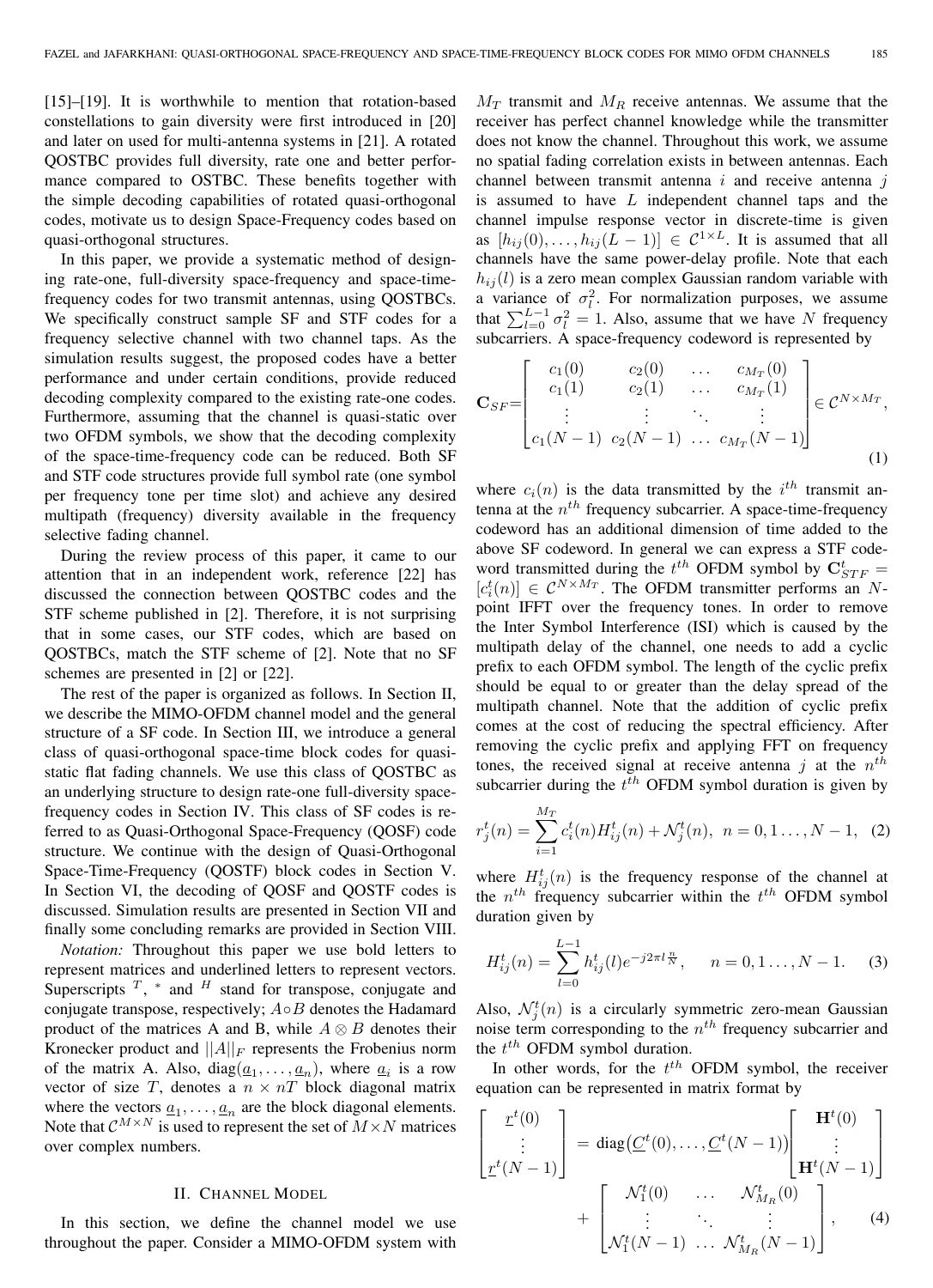where  $r^t(n) \in C^{1 \times M_R}$  is the vector of received signals,  $C^{t}(n) \in C^{1 \times M_T}$  is the vector of transmitted symbols and  $\overline{\mathbf{H}^{t}(n)} \in \mathcal{C}^{M_T \times M_R}$  is the matrix of channel coefficients in frequency domain during the corresponding OFDM symbol duration and subcarrier. For the channel model characterized in this section, the maximum achievable diversity by using a SF code, is equal to  $LM_TM_R$  [1]. In order to achieve such maximum diversity gains, the number of subcarriers, N, has to be larger than or equal to the number of independent delay paths, L. For a STF code the maximum achievable diversity level is  $LM_TM_R\tau$ , where  $\tau$  is the rank of the channel temporal correlation matrix [4].

#### III. GENERALIZED BLOCK-DIAGONAL QUASI-ORTHOGONAL SPACE-TIME BLOCK CODES

In this section, we introduce a class of space-time block codes based on quasi-orthogonal designs for any number of transmit antennas over a quasi-static flat fading channel model. This class of QOSTBC has a block-diagonal structure that will be useful later in Section IV to build space-frequency block codes. Let us denote the Alamouti scheme [23] for the two indeterminate variables  $x_1$  and  $x_2$  by

$$
\mathbf{A}(x_1, x_2) = \begin{bmatrix} x_1 & x_2 \\ -x_2^* & x_1^* \end{bmatrix}.
$$
 (5)

The quasi-orthogonal space-time block code for four transmit antennas has a structure given by [13], [14],

$$
\mathbf{C}_4 = \left[ \begin{array}{cc} \mathbf{A}(s_1, s_2) & \mathbf{A}(\tilde{s}_3, \tilde{s}_4) \\ \mathbf{A}(\tilde{s}_3, \tilde{s}_4) & \mathbf{A}(s_1, s_2) \end{array} \right],
$$
 (6)

where  $s_1$  and  $s_2$  belong to a constellation A and  $\tilde{s}_3$  and  $\tilde{s}_4$  belong to the rotated constellation  $e^{j\theta}$  A. The code in (6) provides a full-diversity rate-one transmission scheme for four transmit antennas over quasi-static channels. Now consider the following code structure,

$$
\mathbf{C}_4 = \left[ \begin{array}{cc} \mathbf{A}(s_1 + \tilde{s}_3, s_2 + \tilde{s}_4) & \mathbf{0} \\ \mathbf{0} & \mathbf{A}(s_1 - \tilde{s}_3, s_2 - \tilde{s}_4) \end{array} \right].
$$
 (7)

It is straightforward to show that the diversity conditions and the coding gain structure of the codes in Equations (6) and (7) are the same; therefore their Bit-Error-Rate (BER) vs. Signal-to-Noise-Ratio (SNR) behavior is the same although their transmission schemes are different [24, page 121]. We now extend the above structure to design a QOSTBC for  $M_T = 2k$  transmit antennas where  $k = 2<sup>r</sup>$  for some positive integer r. For a block of 2k symbols,  $\{s_1, \ldots, s_{2k}\}\,$  where  $s_i$ 's are taken from a constellation A, we define a new set of combined symbols,  $\{S_1, \ldots, S_{2k}\}\$ , as follows

$$
[\mathcal{S}_1 \; \mathcal{S}_3 \; \ldots \; \mathcal{S}_{2k-1}]^T = \mathbf{\Theta}[s_1 \; s_3 \; \ldots \; s_{2k-1}]^T, \qquad (8a)
$$

$$
[\mathcal{S}_2 \; \mathcal{S}_4 \; \ldots \; \mathcal{S}_{2k}]^T = \mathbf{\Theta}[s_2 \; s_4 \; \ldots \; s_{2k}]^T. \tag{8b}
$$

where  $\Theta = \mathbf{T} \times \text{diag}\{1, e^{j\theta_1}, \dots, e^{j\theta_{k-1}}\}$  and  $\mathbf{T} \in C^{k \times k}$ is a Hadamard matrix<sup>1</sup>. Note that the above structure is not unique and one can use any invertible linear combination of the  $s_i$ 's to construct the combined symbols  $S_i$ 's. We now

<sup>1</sup>An  $n \times n$  Hadamard matrix is a matrix of +1's and -1's such that  $HH<sup>T</sup>$  =  $nI_n$ .

present a general class of QOSTBCs for the  $M_T = 2k$  transmit antennas, over a quasi-static flat-fading channel as follows

$$
\mathbf{C}_{2k} = \begin{bmatrix} \mathbf{A}(\mathcal{S}_1, \mathcal{S}_2) & \mathbf{0} & \dots & \mathbf{0} \\ \mathbf{0} & \mathbf{A}(\mathcal{S}_3, \mathcal{S}_4) & \dots & \mathbf{0} \\ \vdots & \vdots & \ddots & \vdots \\ \mathbf{0} & \mathbf{0} & \dots & \mathbf{A}(\mathcal{S}_{2k-1}, \mathcal{S}_{2k}) \end{bmatrix} \in \mathcal{C}^{2k \times 2k}.
$$
\n(9)

As will be discussed later,  $C_{2k}$  is capable of achieving fulldiversity. Note that the block diagonal structure of the code in (9) is desirable in designing space-frequency codes in Section IV. The code in (9) is designed for  $M_T = 2k = 2^{r+1}$ number of transmit antennas. By eliminating the proper rows and columns of the codeword matrix and the corresponding symbols from the set of combined symbols, we can design codes for an arbitrary number of transmit antennas. The resulting codes achieve full diversity and rate-one. As an example, suppose we want to design a generalized QOSTBC code for  $M_T = 6$  transmit antennas. First, we select the code designed for  $M_T = 8$  transmit antennas. To come up with a code for  $M_T = 6$ , we eliminate the last two rows and the last two columns of the codeword  $\mathbf{C}_8$  and omit the symbols  $s_7$ and  $s_8$  from the combined symbols in (8a) and (8b) as well. To further design a code for  $M_T = 5$  transmit antennas, we omit the symbol  $s<sub>6</sub>$  in the combined symbols and eliminate the last column of the codeword  $C_6$ . These codes are still rate-one and achieve full-diversity.

#### *A. Design Criteria*

Let us denote two distinct sets of symbols by  $\{s_1, s_2, \ldots, s_{2k}\}$  and  $\{u_1, u_2, \ldots, u_{2k}\}$ , where  $s_i, u_i \in \mathcal{A}, \forall i \in \{1, 2, ..., 2k\}.$  We construct the sets of combined symbols,  $\{S_1, S_2, \ldots, S_{2k}\}\$  and  $\{\mathcal{U}_1, \mathcal{U}_2, \ldots, \mathcal{U}_{2k}\}\$ , corresponding to  $s_i$ 's and  $u_i$ 's respectively, by using the equations (8a) and (8b). Now let us define the set of differences (pairwise combined-symbol errors)  $\{D_1, D_2, \ldots, D_{2k}\},\$  where  $D_i = S_i - U_i, \forall i \in \{1, 2, \ldots, 2k\}.$ It is easily seen that,

$$
\det\{(\mathbf{C}_{2k}^i - \mathbf{C}_{2k}^j)^H (\mathbf{C}_{2k}^i - \mathbf{C}_{2k}^j)\} =
$$
  

$$
(|D_1|^2 + |D_2|^2)^2 (|D_3|^2 + |D_4|^2)^2 \dots (|D_{2k-1}|^2 + |D_{2k}|^2)^2.
$$
  
(10)

The rotation angles  $\{\theta_1, \theta_2, \dots, \theta_{k-1}\}$  for the QOSTBC given by (9), are chosen such that for all distinct sets of  $\{s_1,\ldots,s_{2k}\}\$  and  $\{u_1,\ldots,u_{2k}\}\$ , the following two conditions are satisfied:

1) Diversity: To guarantee full-diversity, it is necessary to ensure that the rotation angles are chosen such that for  $d_i = s_i - u_i, \ \forall s_i, \ u_i \in \mathcal{A},$ 

$$
|D_1| = |d_1 + e^{j\theta_1} d_2 + \dots + e^{j\theta_{k-1}} d_k| \neq 0,
$$

If we switch  $s_i$  and  $u_i$  for any  $i \in \{2, \ldots, k\}$ , we get  $D_i \neq 0, \forall j \in \{1, 3, ..., 2k - 1\}$  as well.

2) Coding Gain: To maximize the coding gain, the following optimization problem needs to be solved,

$$
\max_{\theta_1,\dots,\theta_{k-1}}\min_{D_1,D_3\dots,D_{2k-1}}|D_1D_3\dots D_{2k-1}|.
$$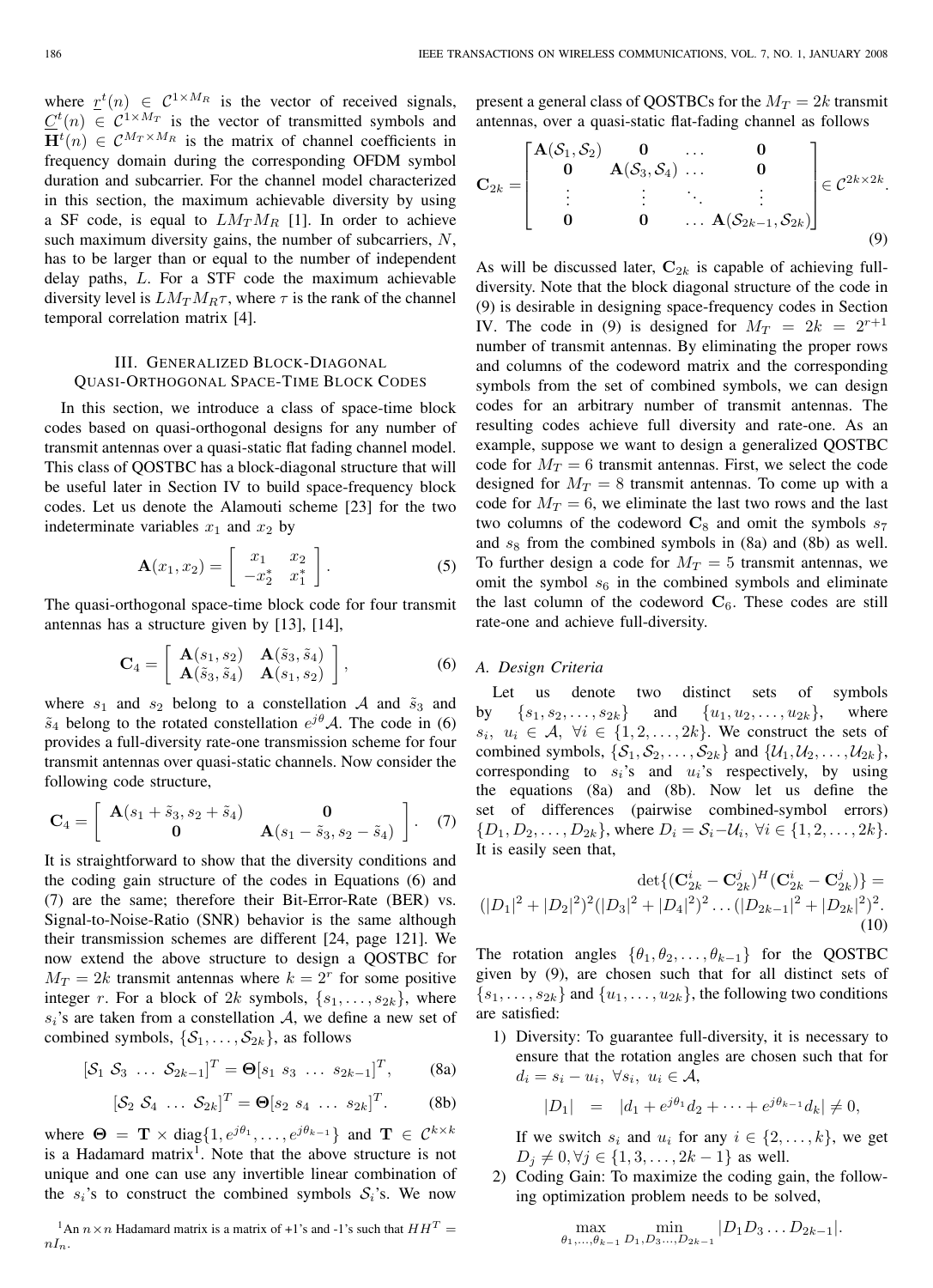

Fig. 1. Optimal rotation angles for two transmit antennas.

Note that the minimum coding gain is achieved when one of the following sets  $\{D_1, D_3, \ldots, D_{2k-1}\}\$  or  ${D_2, D_4, \ldots, D_{2k}}$  are zero. Without loss of generality, we have assumed that  $\{D_2, D_4, \ldots, D_{2k}\}\$ is the zero set.

The decoding of the quasi-orthogonal STBC structure in (9) is done for  $k$  symbols at a time. Thus the decoding complexity grows exponentially with  $k$ . The above class of QOSTBCs provides rate-one, full-diversity block codes for any number of transmit antennas at the expense of higher decoding complexity compared to the orthogonal space-time block codes. For the case of  $M_T = 2$  transmit antennas or equivalently  $k = 1$ , the code in (9) reduces to the well-known Alamouti code. For the case of  $M_T = 4$  transmit antennas and consequently  $k = 2$ , we obtain the quasi-orthogonal code given by (7).

#### *B. Optimal Rotation Angles*

The optimum rotation angles,  $\theta_i$ 's, are determined such that the coding gain is maximized while the code is fulldiversity. The code in Equation (7) has the same performance as the rotated quasi-orthogonal codes for four transmit antennas discussed in [15]–[17]. It is full-rate and achieves fulldiversity and has a pairwise maximum likelihood decoding. The minimum coding gain structure of the code in (7) is also the same as the minimum coding gain of the existing quasiorthogonal codes. Therefore, the optimum rotation angles for this code, for MPSK constellation is  $\pi/M$  (for M even) and  $\pi/2M$  (for M odd) and for QAM is  $\pi/4$  [18], [24]–[26]. Notice that the optimal rotation angles are not unique. Fig. 1 depicts the values for the minimum determinant vs. the rotation angles for  $M_T = 4$  transmit antennas. Table I lists some of the optimal rotation angles for BPSK and QPSK constellations for 4, 6 and 8 number of antennas. The results are obtained through exhaustive search.

TABLE I OPTIMAL ROTATION ANGLES

|               | $M_T=4$    | $M_T=6$                 | $M_T=8$                        |
|---------------|------------|-------------------------|--------------------------------|
| constellation | $\theta_1$ | $\theta_1$ , $\theta_2$ | $\theta_1, \theta_2, \theta_3$ |
| <b>BPSK</b>   | $\pi/2$    | $\pi/4, 3\pi/4$         | $\pi/4, \pi/2, 3\pi/4$         |
| <b>OPSK</b>   | $\pi/4$    | 0.4638,0.9275           | $\pi/8, \pi/4, 3\pi/8$         |

#### IV. QUASI-ORTHOGONAL SPACE-FREQUENCY CODE **STRUCTURE**

It has been shown in [1] that by applying the existing orthogonal space-time block codes to frequency domain, it is not guaranteed that we achieve the multipath diversity gain of a frequency selective fading channel. In this section we provide a guideline for constructing space-frequency block codes based on quasi-orthogonal designs, that is guaranteed to exploit any desired level of multipath diversity.

Consider the MIMO-OFDM system described in Section II where  $M_T = 2$  and  $L \leq N$ . In order to design a SF block code that exploits full spatial diversity and a multipath diversity of L, we use the QOSTBC designed for 2L transmit antennas in quasi-static channel model given by Equation (9). A general SF codeword, based on the aforementioned quasi-orthogonal design, is expressed as

$$
\mathbf{C}_{SF} = \left[ \begin{array}{cccc} \mathbf{G}^{1T} & \mathbf{G}^{2T} & \dots & \mathbf{G}^{mT} & \dots \end{array} \right]^T \in \mathcal{C}^{N \times 2}, \quad (11)
$$

where,

$$
\mathbf{G}^{m} = \begin{bmatrix} \mathbf{A}(\mathcal{S}_{1}^{m}, \mathcal{S}_{2}^{m}) \\ \mathbf{A}(\mathcal{S}_{3}^{m}, \mathcal{S}_{4}^{m}) \\ \vdots \\ \mathbf{A}(\mathcal{S}_{2L-1}^{m}, \mathcal{S}_{2L}^{m}) \end{bmatrix} \in \mathcal{C}^{2L \times 2},
$$
(12)

and the superscript  $m \in \{1, \ldots, \lfloor \frac{N}{2L} \rfloor\}$  denotes the block number. Note that if  $N$ , the number of subcarriers, is not an integer multiple of 2L, we need to pad the space-frequency codeword with zeros. For simplicity, let us assume from now on that  $N = 2Lp$ , for some integer p. The proof of fulldiversity for the QOSF code of (11) is presented in the Appendix A of the paper.

As an example, consider a multipath channel with  $L = 2$ and  $M_T = 2$ . We construct the QOSF code as follows,

$$
\mathbf{C}_{SF} = \begin{bmatrix} s_1^1 + \tilde{s}_3^1 & s_2^1 + \tilde{s}_4^1 \\ -s_2^{1*} - \tilde{s}_4^{1*} & s_1^{1*} + \tilde{s}_3^{1*} \\ s_1^1 - \tilde{s}_3^1 & s_2^1 - \tilde{s}_4^1 \\ -s_2^{1*} + \tilde{s}_4^{1*} & s_1^{1*} - \tilde{s}_3^{1*} \\ -s_2^{1*} + \tilde{s}_4^{2*} & s_2^2 + \tilde{s}_4^{2*} \\ -s_2^{2*} - \tilde{s}_4^{2*} & s_1^{2*} + \tilde{s}_3^{2*} \\ s_1^2 - \tilde{s}_3^2 & s_2^2 - \tilde{s}_4^2 \\ -s_2^{2*} + \tilde{s}_4^{2*} & s_1^{2*} - \tilde{s}_3^{2*} \\ -s_2^{2*} + \tilde{s}_4^{2*} & s_1^{2*} - \tilde{s}_3^{2*} \\ \vdots & \vdots & \vdots \end{bmatrix} \tag{13}
$$

Note that in general, there is a tradeoff between the amount of multipath diversity one can achieve and the corresponding decoding complexity. Also, note that although we designed the codes for two transmit antennas, the design can be generalized to more than two transmit antennas by simply using the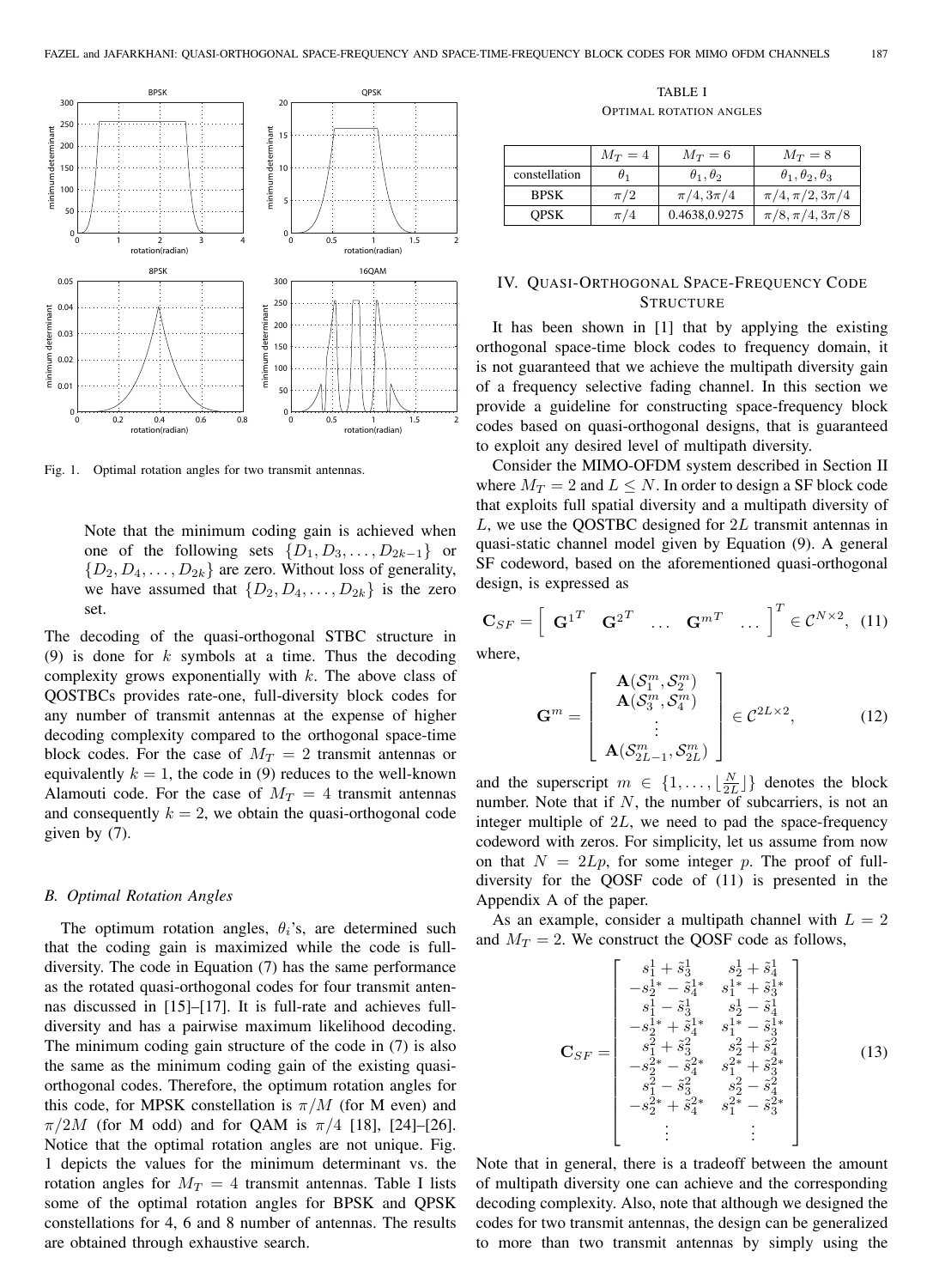QOSTBC designed for  $M_T L$  antennas in (9) and applying it to frequency domain following the same guidelines provided in this section.

#### V. QUASI-ORTHOGONAL SPACE-TIME-FREQUENCY CODE **STRUCTURE**

Consider a multipath channel described in Section II where  $M_T = 2$  transmit antennas. Assume a temporal diversity of  $\tau$ is desired, therefore we spread our codeword across  $\tau$  OFDM symbol durations. We choose a generalized QOSTBC code, given by (9), corresponding to  $2L\tau$  transmit antennas to build our QOSTF code. The codeword transmitted during the t'th OFDM symbol duration is given by

$$
\mathbf{C}_{STF}^t = \left[ \begin{array}{cccc} \mathbf{G}_t^{1T} & \mathbf{G}_t^{2T} & \dots & \mathbf{G}_t^{mT} & \dots \end{array} \right]^T \in \mathcal{C}^{N \times 2}, \ (14)
$$

where  $t \in \{1, \ldots, \tau\}$  and for a block index of  $m \in$  $\{1,\ldots,\lfloor\frac{N}{2L}\rfloor\},$ 

$$
\mathbf{G}_{t}^{m} = \begin{bmatrix} \mathbf{A}(\mathcal{S}_{2L(t-1)+1}^{m}, \mathcal{S}_{2L(t-1)+2}^{m}) \\ \mathbf{A}(\mathcal{S}_{2L(t-1)+3}^{m}, \mathcal{S}_{2L(t-1)+4}^{m}) \\ \vdots \\ \mathbf{A}(\mathcal{S}_{2Lt-1}^{m}, \mathcal{S}_{2Lt}^{m}) \end{bmatrix} \in \mathcal{C}^{2L \times 2}.
$$
 (15)

Note that  $\{S_1^m, S_2^m, \ldots, S_{2L\tau}^m\}$  are defined in (8a) and (8b). The proof that our proposed QOSTF code achieves full space, frequency and time diversity over independently changing channels, is provided in Appendix B of the paper. In general, for larger temporal diversity advantage  $\tau$ , one can spread the codewords across an arbitrary number of OFDM blocks but there is a delay of  $\tau$  OFDM symbols associated with the decoding process. If the channel is quasi-static over the adjacent OFDM blocks, i.e. the channel stays constant for B time slots, STF coding cannot provide additional temporal diversity advantage. However, in such a scenario we propose a QOSTF code that provides reduced ML decoding complexity. For instance, if  $B = 2$ , we select an underlying generalized QOSTBC that provides a diversity advantage of 2L and spread the codeword across the  $B = 2$  adjacent OFDM symbols as follows,

$$
\mathbf{C}^{1} = \begin{bmatrix} S_{1}^{1} & S_{3}^{1} & \dots & S_{2L-1}^{1} & S_{1}^{2} & \dots \\ S_{2}^{1} & S_{4}^{1} & \dots & S_{2L}^{1} & S_{2}^{2} & \dots \end{bmatrix}^{T} \in \mathcal{C}^{N \times 2},
$$

$$
\mathbf{C}^{2} = \begin{bmatrix} -S_{2}^{1*} & -S_{4}^{1*} & \dots & -S_{2L}^{1*} & -S_{2}^{2*} & \dots \\ S_{1}^{1*} & S_{3}^{1*} & \dots & S_{2L-1}^{1*} & S_{1}^{2*} & \dots \end{bmatrix}^{T} \in \mathcal{C}^{N \times 2}.
$$
(16)

Now, as an example, consider a channel with  $L = 2$  that is quasi-static over  $B = 2$  adjacent OFDM symbols (conse-

quently 
$$
\tau = 1
$$
). The proposed QOSTF code is given as,

$$
\mathbf{C}^{1} = \begin{bmatrix} s_1^1 + \tilde{s}_3^1 & s_2^1 + \tilde{s}_4^1 \\ s_1^1 - \tilde{s}_3^1 & s_2^1 - \tilde{s}_4^1 \\ s_1^2 + \tilde{s}_3^2 & s_2^2 + \tilde{s}_4^2 \\ s_1^2 - \tilde{s}_3^2 & s_2^2 - \tilde{s}_4^2 \\ \vdots & \vdots \\ s_3^3 + \tilde{s}_4^1 & s_1^1 + \tilde{s}_3^1 \\ -s_3^1 * + \tilde{s}_4^1 * s_1^1 - \tilde{s}_2^1 * \\ -s_2^2 * - \tilde{s}_4^2 * s_1^2 * \tilde{s}_3^2 \\ -s_2^2 * \tilde{s}_4^2 * s_1^2 * \tilde{s}_3^2 \\ \vdots & \vdots \end{bmatrix} \in \mathcal{C}^{N \times 2}.
$$
 (17)

The code in (17) has a pairwise ML decoding which is simplified compared to the existing codes and also the QOSF code discussed in Section IV. Details of decoding are provided in Section VI.

#### VI. DECODING OF QOSF AND QOSTF BLOCK CODES

Assume we have  $M_R = 1$  receive antenna and  $H_i(n)$ represents the one tap channel gain between transmit antenna  $i$  and the single-antenna receiver at carrier frequency  $n$ . Let  $\underline{H}(n) = \begin{bmatrix} H_1(n) & H_2(n) \end{bmatrix}^T$ . Assume that the channel is quasi-static over adjacent OFDM symbols and consider the QOSTF code in (16). Due to the independence of different blocks of data corresponding to different values of  $m$ , the Maximum-Likelihood (ML) decoding is reduced into independent ML decoding per block. Assuming perfect channel information at the receiver, the ML decision rule for the  $m$ 'th block is given by

$$
\arg\min_{\{S_1^m, S_2^m, \dots, S_{2L}^m\}} \sum_{n=0}^{L-1} ||\underline{y}(n + (m-1)L) - \mathbf{A}(S_{2n+1}^m, S_{2n+2}^m) \underline{H}(n + (m-1)L)||_F^2 \tag{18}
$$

where  $y(n)=[r^1(n)$   $r^2(n)]^T$  represents a vector containing the received signals at two consecutive OFDM symbols over the n'th subcarrier. Furthermore, the Alamouti structure of the subblocks enables independent decoding per sets of  $\{\mathcal{S}_1^m, \ldots, \mathcal{S}_{2L-1}^m\}$  and  $\{\mathcal{S}_2^m, \ldots, \mathcal{S}_{2L}^m\}$ . Therefore, the QOSTF code in (17) has a pairwise ML decoding. Note that there is a delay of two OFDM symbols associated with the decoding of the STF code. Based on the discussion above, for the same level of diversity, our proposed STF code has a decoding complexity which is a power of 1/2 of the decoding complexity of the code in Ref. [12].

In most urban communication channel models, the rootmean-square value of the delay spread is smaller than  $2.5\mu$ sec. For a typical sampling frequency of 1 MHz one can assume that if the number of OFDM tones is larger than 500, two adjacent frequency tones undergo the same fading [27] and a block fading model can be adopted. Therefore, one can separate the decoding formulas for the sample QOSF code in (13) into two independent functions each containing a pair of the symbols. Under these assumptions, the decoding complexity of the QOSF code is considerably reduced and is similar to the decoding complexity of the QOSTF code. Note that in general sphere decoding methods can be used to reduce the decoding complexity for both QOSF and QOSTF codes.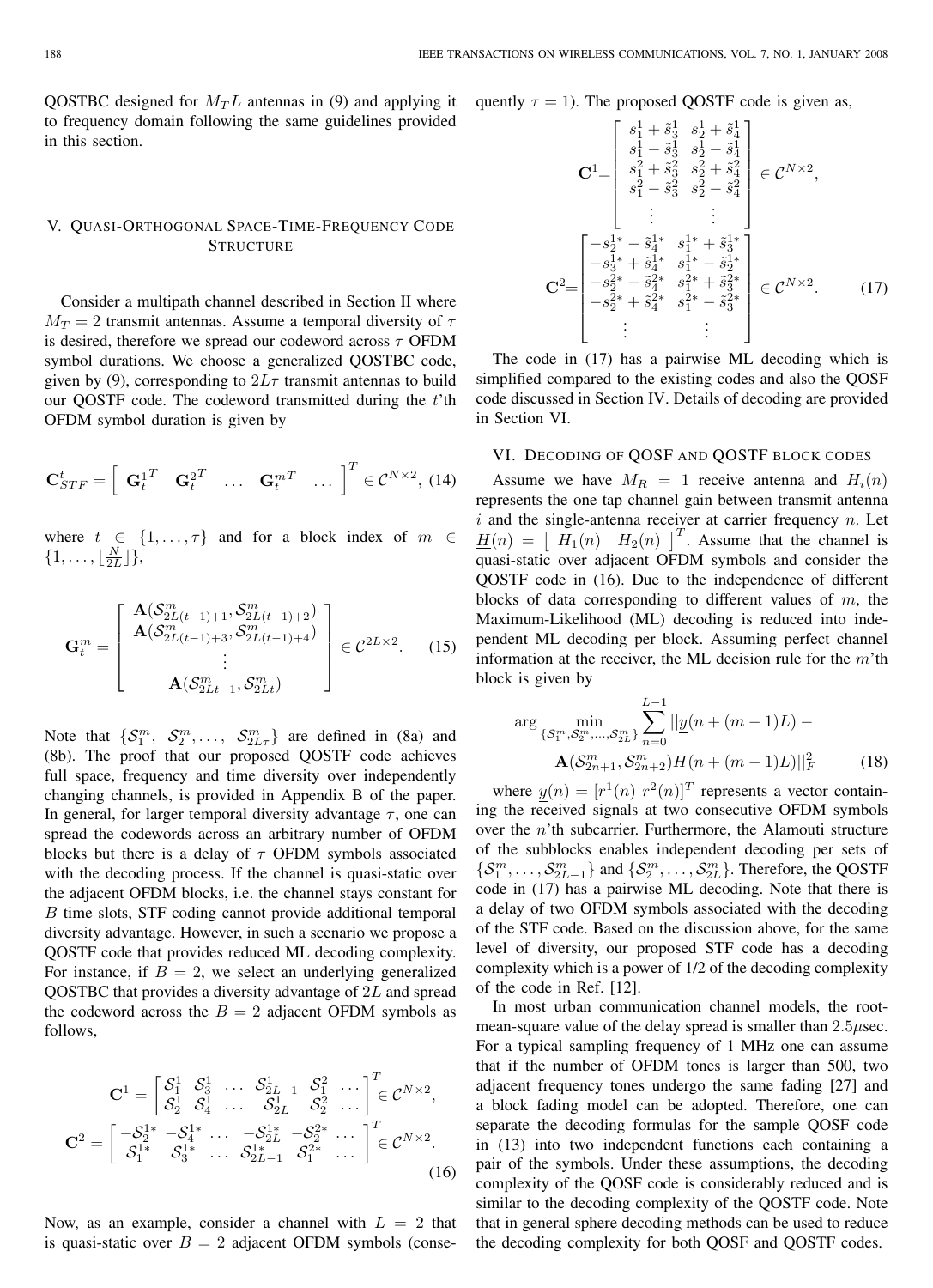

Fig. 2. BER vs. SNR for a 2-ray channel with delay spreads of 5  $\mu$ sec and 20  $\mu$ sec respectively; 1 bit/sec/Hz using BPSK.

#### VII. SIMULATION RESULTS

The MIMO-OFDM system we use in our simulation model consists of  $M_T = 2$  transmit antennas,  $M_R = 1$  receive antenna and  $N = 128$  subcarriers. We assume that the receiver has perfect channel state information. Assume that the average symbol power per transmit antenna is  $E_s = \frac{1}{M_T}$  and the noise variance is  $\frac{1}{SNR}$ . We carry out the simulations for two different channel models. First we use a 2-ray equal power channel model with delay spreads of 5  $\mu$ sec and 20  $\mu$ sec. Then we use an exponential decay power profile model where the root mean square (rms) delay spread of the channel is  $5 \mu$ sec and the maximum delay spread is set to be 10 times the rms delay spread. The length of the cyclic prefix is set to be 20 μsec in all cases. For our QOSF and QOSTF schemes, the rotation angles are  $\theta = \frac{\pi}{2}$  and  $\theta = \frac{\pi}{4}$  for BPSK and QPSK constellations, respectively. We compare our proposed scheme to the space-frequency block codes presented by Su et al. in [12], which are the best existing SF block codes in the literature. Note that the decoding for the code in [12] is performed for four symbols at a time.

Fig. 2 depicts the bit error rate performance of our QOSF and QOSTF codes given by (13) and (17) compared to the SF code in [12]. Note that for the code in (17) the channel is considered to be quasi-static over two adjacent OFDM symbols. The symbols are chosen from a BPSK constellation, therefore ignoring the cyclic prefix, we have a spectral efficiency of 1 bit/sec/Hz. It is evident from the figures that both QOSTF and QOSF schemes outperform the code in [12]. As seen in the figure, in the case of  $20\mu$ sec delay spread, even when random subcarrier permutation (interleaving) is applied to [12] to improve its performance, still the QOSF and QOSTF schemes are superior. As the delay spread of the channel increases, the QOSF code dominates the other curves and outperforms both the code in [12] and the QOSTF over quasi-static channel. Nevertheless, we have to restate that in case of the QOSTF code over quasi-static channel, we benefit from a reduced decoding complexity. In Fig. 2, at a bit error rate of  $10^{-5}$  and a delay spread of 20 μsec, QOSF code



Fig. 3. BER vs. SNR for a 2-ray channel with delay spreads of  $5 \mu$ sec and  $20 \mu$ sec respectively; 2 bits/sec/Hz using QPSK.



Fig. 4. BER vs. SNR of QOSTF code for a 2-ray channel with delay spreads of 5  $\mu$ sec and 20  $\mu$ sec; 1 bit/sec/Hz using BPSK.

outperforms the code in [12] by almost 3 dB. Fig. 3 depicts the bit error rate vs. signal to noise ratio for the code in [12] and the QOSF and QOSTF codes at a spectral efficiency of 2 bits/sec/Hz. The superiority of our proposed QOSF scheme over that of [12] is evident from the figure. In Fig. 3, at a bit error rate of  $10^{-4}$  and a delay spread of 20 μsec, again we observe a performance advantage of about 3 dB over the scheme in [12]. In Fig. 4 we study the performance of the QOSTF code of (17) over the following channel scenarios:

- 1) The channel is quasi-static over two OFDM symbol durations,
- 2) The channel changes from one OFDM symbol to the next in a correlated manner following a Jakes model [28] with  $f_D T = 0.0025$ ,
- 3) The channel changes independently from one OFDM symbol to the next.

We observe that the QOSTF code over independent channel realizations offers the best bit-error-rate performance. While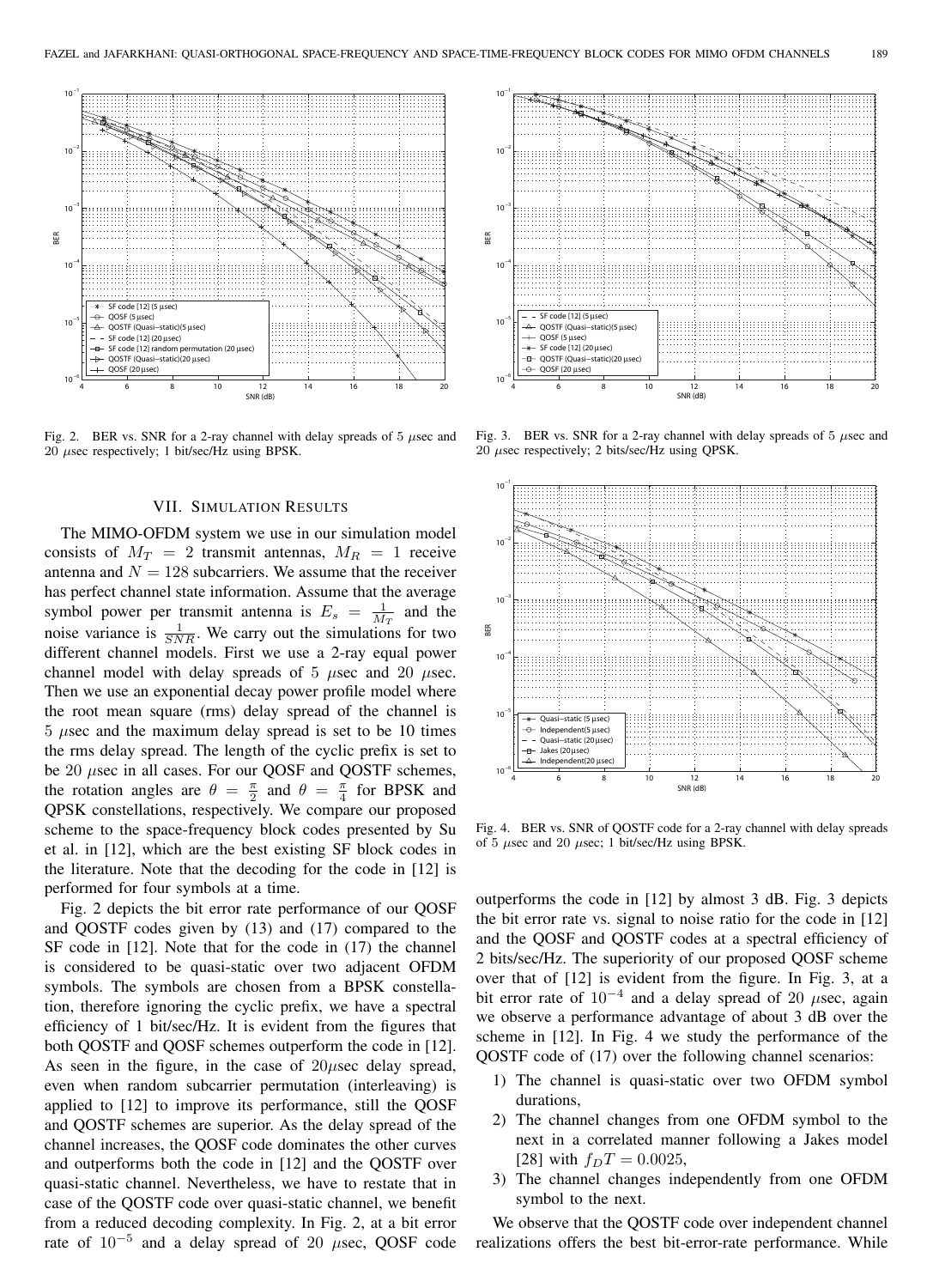

the QOSTF scheme over Jakes channel model falls in between the quasi-static and independent scenarios. We have to mention that throughout our simulations, we used the simplified decoding for QOSTF in the case of quasi-static fading scenario.

It is interesting to note that although QOSF, QOSTF and the code in [12] achieve full spatial and multipath diversity, the slopes of the performance curves are not equal. We conjecture that as the concept of diversity of a code is based on asymptotical analysis for large SNR, the slopes of the BER-SNR curves will be equal for larger values of SNR not captured in our simulations.

It is also worthwhile to mention that decreasing the FFT length while keeping the bandwidth constant, improves the performance of the QOSF scheme by decreasing the correlation between adjacent subcarriers.

In Fig. 5, the performances of the QOSF and QOSTF codes are compared with the code of [12] for an exponential decay channel model for 1 bit/sec/Hz and 2 bits/sec/Hz using BPSK and QPSK respectively. As the simulation result suggests, even in more practical channel models, the proposed QOSF code demonstrates a superior performance over that of [12], which to the best of our knowledge, is the best available SF block code in the literature.

#### VIII. CONCLUSION

In this paper, we introduced a class of space-time block codes for an arbitrary number of transmit antennas based on generalizing the quasi-orthogonal space-time block codes. We then proposed a class of space-frequency block codes that is capable of achieving rate one and full spatial and multipath diversity in a frequency selective MIMO-OFDM channel structure. In general, the decoding complexity of our SF scheme grows exponentially with the desired diversity level although sphere decoding can be utilized to reduce the complexity. We discussed the conditions under which the ML decoding complexity is reduced.

We also designed a class of quasi-orthogonal space-timefrequency block codes. Our proposed STF codes, in addition to the space and frequency diversity gains, are able to exploit the temporal diversity gains of the channel as well, thus achieving the maximum possible diversity level. If the channel is quasi-static over  $B$  OFDM symbol durations, there are no temporal diversity gains offered by the channel. In this case, we proposed to use the STF structure to reduce the decoding complexity. Note that in general there is a delay of B OFDM symbols associated with the decoding of the STF codes while the SF code does not produce any decoding delays.

#### **APPENDIX** A

In this appendix, we prove that the SF code given by Equations (11) and (12) provides a diversity of  $2L$  over any two-antenna frequency selective channel with L independent channel taps.

*Proof:* Assuming that  $N > 2L$ , the diversity order of a space-frequency code, for any two distinct codewords **C** and **E**, is determined by the minimum rank of the matrix  $\mathbf{F}(\mathbf{C}, \mathbf{E}) \in \mathcal{C}^{N \times 2L}$  given by [1],

$$
\mathbf{F}(\mathbf{C}, \mathbf{E}) = [(\mathbf{C} - \mathbf{E}) \quad \Psi(\mathbf{C} - \mathbf{E}) \ \dots \ \Psi^{L-1}(\mathbf{C} - \mathbf{E})],
$$

where  $\Psi = \text{diag}\{w^k\}_{k=0}^{N-1}$  and  $w = e^{-j\frac{2\pi}{N}}$ . For a block index  $m \in \{1, \ldots, \lfloor \frac{N}{2L} \rfloor\}$ , let us denote the difference between the two symbols  $s_i^m$  and  $u_i^m$  to be  $d_i^m = s_i^m - u_i^m$ . Assume that,

 $\exists m_0 \text{ such that } \{d_1^{m_0}, \ldots, d_L^{m_0}, d_{L+1}^{m_0}, \ldots, d_{2L}^{m_0}\} \neq 0.$ 

To achieve the minimum rank, we further assume that  $\forall m \neq$  $m_0, \{d_1^m, \ldots, d_{2L}^m\} = 0$ ; because the rank of  $\mathbf{F}(\mathbf{C}, \mathbf{E})$  can not decrease further if for some  $m_1 \neq m_0$ ,  $\{d_1^{m_1}, \ldots, d_{2L}^{m_1}\} \neq 0$ . Moreover, it is obtained numerically, that for the practical constellations BPSK, QPSK and 16QAM, the minimum coding gain is achieved when one of the sets  $\{d_1^{m_0}, \ldots, d_L^{m_0}\}$ or  $\{d_{L+1}^{m_0},...,d_{2L}^{m_0}\}$  is zero. Without loss of generality, let us assume  $\{d_1^1, \ldots, d_L^1\}$  is the non-zero set. Thus only the first 2L rows of **F**(**C**, **E**) have non-zero elements. Let us denote the non-zero part of  $\mathbf{F}(\mathbf{C}, \mathbf{E})$  by  $\tilde{\mathbf{F}}(\mathbf{C}, \mathbf{E}) \in C^{2L \times 2L}$  given as,

$$
\begin{bmatrix} D_1 & 0 & \dots & D_1 & 0 \\ 0 & D_1^* & \dots & 0 & w^{L-1}D_1^* \\ D_3 & 0 & \dots & w^{2(L-1)}D_3 & 0 \\ \vdots & \vdots & \ddots & \vdots & \vdots \\ D_{2L-1} & 0 & \dots & w^{2(L-1)(L-1)}D_{2L-1} & 0 \\ 0 & D_{2L-1}^* & \dots & 0 & w^{(L-1)(2L-1)}D_{2L-1}^* \end{bmatrix}.
$$

Next, we prove that the columns of the above matrix are linearly independent, resulting in a full-rank  $F(C, E)$ . Due to the full-diversity criteria of the generalized QOSTBC we already know that  $D_1 = |d_1 + e^{j\theta_1} d_2 + \cdots + e^{j\theta_{k-1}} d_L| \neq 0$ , where  $d_i = s_i - u_i$ ,  $\forall s_i, u_i \in \mathcal{A}$ . Note that if we switch  $s_j$ and  $u_j$  for any  $j \in \{2,\ldots,L\}$ , we get  $D_j \neq 0$  as well. Therefore any even and any odd column of  $F(C, E)$  are already independent. Let us denote the matrix constructed by the odd rows and odd columns of  $\tilde{F}(\mathbf{C}, \mathbf{E})$  by  $\tilde{F}_{odd}(\mathbf{C}, \mathbf{E}) \in$  $\mathcal{C}^{L\times L}$  and similarly the matrix constructed by even rows and even columns of  $\tilde{F}(\mathbf{C}, \mathbf{E})$  by  $\tilde{F}_{even}(\mathbf{C}, \mathbf{E}) \in \mathcal{C}^{L \times L}$ . One can easily show that,

$$
\det(\tilde{\mathbf{F}}(\mathbf{C}, \mathbf{E})) = \det(\tilde{\mathbf{F}}_{odd}(\mathbf{C}, \mathbf{E})) \det(\tilde{\mathbf{F}}_{even}(\mathbf{C}, \mathbf{E})) \quad (20)
$$

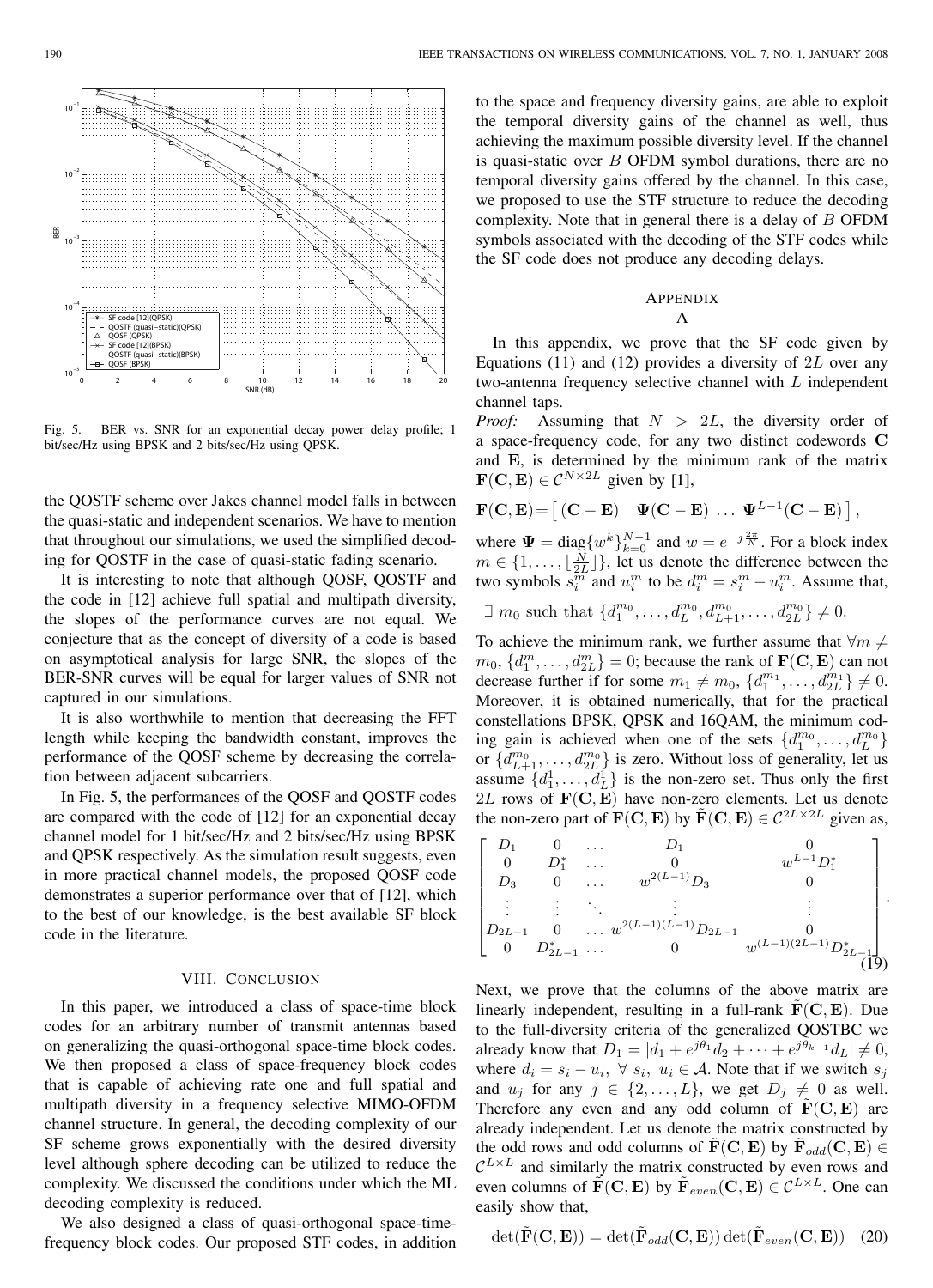We now need to show that both  $\tilde{\mathbf{F}}_{odd}(\mathbf{C}, \mathbf{E})$  and  $\tilde{\mathbf{F}}_{even}(\mathbf{C}, \mathbf{E})$ are full-rank.  $\tilde{\mathbf{F}}_{odd}(\mathbf{C}, \mathbf{E}) \in \mathcal{C}^{L \times L}$  can be represented by,

$$
\begin{bmatrix} D_1 & D_1 & \dots & D_1 \\ D_3 & w^2 D_3 & \dots & w^{2(L-1)} D_3 \\ D_5 & w^4 D_5 & \dots & w^{4(L-1)} D_5 \\ \vdots & \vdots & \ddots & \vdots \\ D_{2L-1} & w^{2(L-1)} D_{2L-1} & \dots & w^{2(L-1)(L-1)} D_{2L-1} \end{bmatrix}.
$$

To show that  $\mathbf{F}_{odd}(\mathbf{C}, \mathbf{E})$  is full-rank we prove that its determinant is non-zero. Using basic determinant properties, one can write,

$$
\det(\tilde{\mathbf{F}}_{odd}(\mathbf{C}, \mathbf{E})) = D_1 D_3 D_5 \dots D_{2L-1} \det(\mathbf{W}), \quad (21)
$$

where,

$$
\mathbf{W} = \begin{bmatrix} 1 & 1 & 1 & \cdots & 1 \\ 1 & w^2 & w^4 & \cdots & w^{2(L-1)} \\ 1 & w^4 & w^8 & \cdots & w^{4(L-1)} \\ \vdots & \vdots & \vdots & \ddots & \vdots \\ 1 & w^{2(L-1)} & w^{4(L-1)} & \cdots & w^{2(L-1)(L-1)} \end{bmatrix} . (22)
$$

Noting that **W** is a Vandermonde matrix [29], one can rewrite the determinant of  $\mathbf{F}_{odd}(\mathbf{C}, \mathbf{E})$  as follows,

$$
\det(\tilde{\mathbf{F}}_{odd}(\mathbf{C}, \mathbf{E})) = \prod_{\substack{2L-1 \\ i \equiv 1 \\ i: odd}}^{2L-1} D_i) \det(\mathbf{W}) = \prod_{\substack{i=1 \\ i: odd}}^{2L-1} D_i \prod_{m=0}^{L-2} \prod_{n=m+1}^{L-1} (w^{2n} - w^{2m}).
$$
\n(23)

The first term in  $\det(\mathbf{F}_{odd}(\mathbf{C}, \mathbf{E}))$ , which is the product of  $D_i$ 's for odd values of i, is non-zero because of the full-diversity characteristic of the underlying generalized QOSTBC. The second term is also non-zero because we have assumed that  $N > 2L$ , therefore  $e^{-j\frac{2\pi}{N}l} < 1$ ,  $\forall l \in$  $\{1,\ldots,2(L-1)\}\$  and  $w^i \neq w^j$ ,  $\forall i \neq j$ . Thus  $\tilde{\mathbf{F}}_{odd}(\mathbf{C}, \mathbf{E})$ is full-rank. In a similar manner it can be shown that  $\mathbf{F}_{even}(\mathbf{C}, \mathbf{E})$  is full-rank as well,

$$
\det(\tilde{\mathbf{F}}_{even}(\mathbf{C}, \mathbf{E})) = \prod_{\substack{i=1 \ i \text{ odd}}}^{2L-1} D_i^* \prod_{m=0}^{L-2} \prod_{n=m+1}^{L-1} w(w^{2n} - w^{2m}).
$$
\n(24)

Consequently,  $F(C, E)$  has a minimum rank of 2L. Thus we have proved that the code in Equation (11) achieves a diversity of 2L, where two levels of diversity are due to transmit diversity and  $L$  levels are due to multipath/frequency diversity

#### APPENDIX B

In this appendix, we prove that the STF code, given by Equations (14) and (15), provides a diversity of  $2L\tau$  over any two-antenna frequency selective channel with L independent taps over  $\tau$  independent OFDM symbols.

*Proof:* Assuming the channel taps are independent and no spatial correlation between antennas exists, also assuming that the second order statistics of the time correlation is the same for all transmit and receive antenna pairs and all paths, the diversity criterion is given by [4],

$$
diversity = \min_{\mathbf{C}, \mathbf{E}} rank(\mathbf{\Delta} \circ \mathbf{R}), \tag{25}
$$

where,

$$
\mathbf{\Delta} = \begin{bmatrix} \mathbf{D}_{STF}^1 \\ \mathbf{D}_{STF}^2 \\ \vdots \\ \mathbf{D}_{STF}^{\tau} \end{bmatrix} \begin{bmatrix} \mathbf{D}_{STF}^1 \\ \mathbf{D}_{STF}^2 \\ \vdots \\ \mathbf{D}_{STF}^{\tau} \end{bmatrix}^H, \qquad (26)
$$

$$
\mathbf{D}_{STF}^i = \mathbf{C}_{STF}^i - \mathbf{E}_{STF}^i \quad \forall i \in \{1, \dots, \tau\},
$$

and  $\mathbf{R} = \mathbf{R}_{\tau} \otimes \mathbf{R}_{f}$  where  $\mathbf{R}_{f} \in \mathcal{C}^{N \times N}$  is the frequency correlation matrix of the channel and  $\mathbf{R}_{\tau} \in \mathcal{C}^{\tau \times \tau}$  is the temporal correlation matrix. For the sake of simplification, we further assume that the channel changes independently in time over adjacent OFDM symbols, therefore,  $\mathbf{R}_{\tau} = \mathbf{I}_{\tau \times \tau}$ . In this case, we can write the diversity criterion as follows,

$$
\min_{\mathbf{C}, \mathbf{E}} \sum_{i=1}^{\tau} \text{rank}(\mathbf{D}_{STF}^{i} \mathbf{D}_{STF}^{i}^{H} \circ \mathbf{R}_{f}), \tag{27}
$$

Therefore, to achieve full space, time and frequency diversity gains of  $2L\tau$ , one needs to show that each of the elements  $(\mathbf{D}_{STF}^i \mathbf{D}_{STF}^i)^{-H}$ )∘**R**f is of rank 2L which is equivalent to the proof of full-diversity for SF codes provided in Appendix A. Therefore, under independent temporal correlation condition, the QOSTF in (14) provides full-space, time and frequency diversity of  $2L\tau$ 

#### **REFERENCES**

- [1] H. Bolcskei and A. J. Paulraj, "Space-frequency coded broadband OFDM systems," in *Proc. IEEE Wireless Commun. & Networking Conf.*, vol. 1, pp. 1-6, 2000.
- [2] Z. Liu, Y. Xin, and G. B. Giannakis, "Space-time-frequency coded OFDM over frequency-selective fading channels," *IEEE Trans. Signal Process.,* vol. 50, no. 10, Oct. 2002.
- [3] B. Lu and X. Wang, "Space-time code design in OFDM systems," in *Proc. Global Telecommun. Conf.,* vol. 2, pp. 1000-1004, 2000.
- [4] W. Su, Z. Safar, and K. J. R. Liu, "Towards maximum achievable diversity in space, time and frequency: performance analysis and code design,' *IEEE Trans. Wireless Commun.,* vol. 4, no. 4, pp. 1847-1857, July 2005.
- [5] B. Lu, X. Wang, and K. R. Narayanan, "LDPC-based space-time coded OFDM systems over correlated fading channels: performnace analysis and receiver design," *IEEE Trans. Commun.,* vol. 50, no. 1, pp. 74-88, Jan. 2002.
- [6] D. Agrawal, V. Tarokh, A. Naguib, and N. Seshadri, "Space-time coded OFDM for high data rate wireless communication over wideband channels," in *Proc. IEEE Veh. Technol. Conf.,* vol. 3, pages 2232-2236, May 1998.
- [7] Y. Gong and K. ben Letaief, "Space-frequency-time coded OFDM for broadband wireless communications," in *Proc. Global Telecommun. Conf.,* vol. 1, pp. 519-523, Nov. 2001.
- [8] V. Tarokh, H. Jafarkhani, and A. R. Calderbank, "Space-time block codes from orthogonal designs," *IEEE Trans. Inf. Theory,* vol. 45, pp. 1456- 1467, July 1999.
- [9] A. F. Molisch, M. Z. Win, and J. H. Winters, "Space-time-frequency (STF) coding for MIMO-OFDM systems," *IEEE Commun. Lett.,* vol. 5, pp. 2465-2476, Oct. 2002.
- [10] L. Wei and W. Siqi, "Space-time-frequency block coding over rayleigh fading channels," in *Proc. International Conf. on Commun. Technol.,* vol. 2, pp. 1008-1012, Apr. 2003.
- [11] W. Su, Z. Safar, M. Olfat, and K. J. R. Liu, "Obtaining full-diversity space-frequency codes from space-time codes via mapping," *IEEE Trans. Signal Processing,* vol. 51, pp. 1451-1458, Nov. 2003.
- [12] W. Su, Z. Safar and K. J. R Liu, "Full-rate full-diversity space-frequency codes with optimum coding advantage," *IEEE Trans. Inf. Theory*, Jan. 2005.